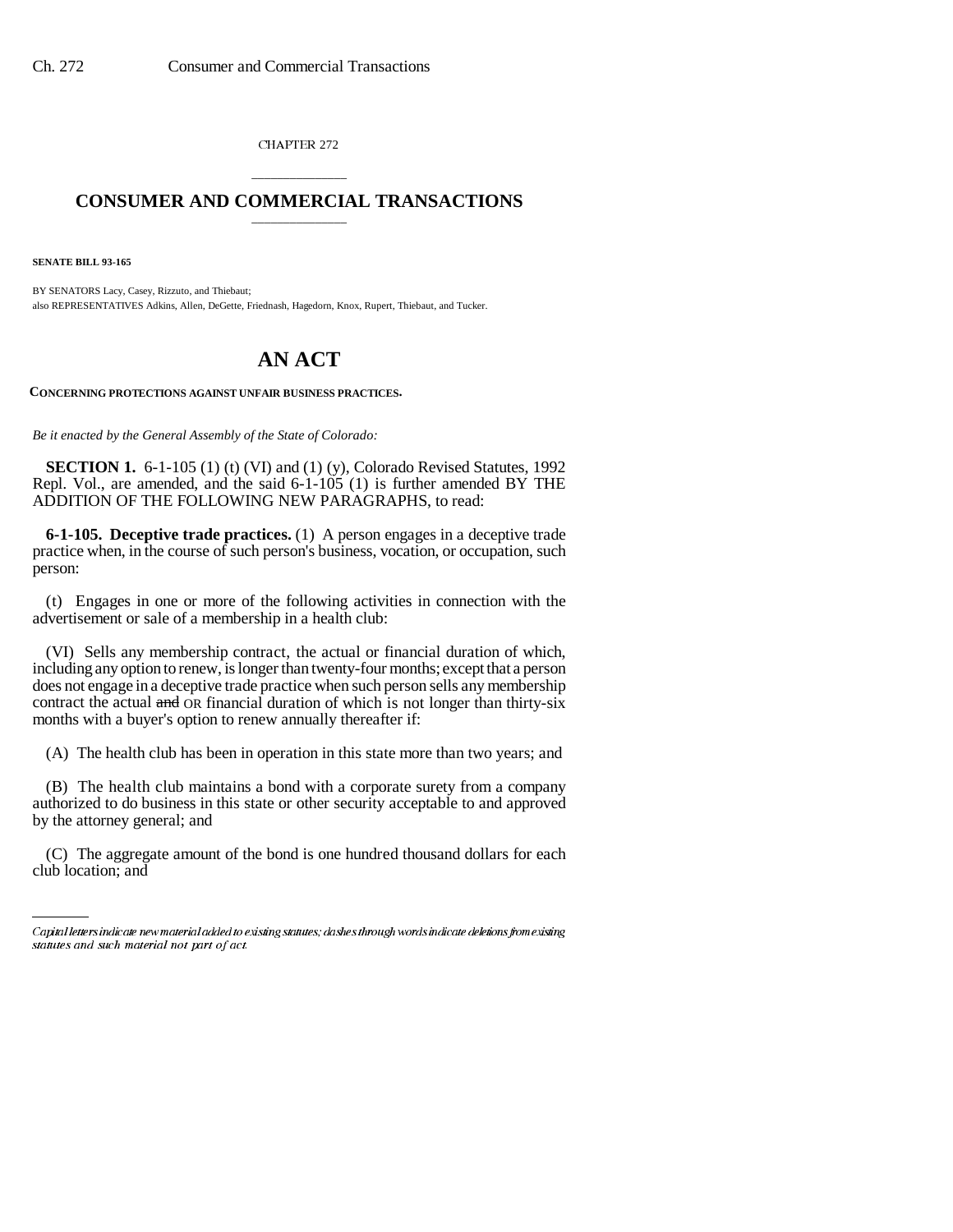(D) The bond is payable to the state for the benefit of any buyer injured in the event the health club goes out of business prior to the expiration of the buyer's membership contract; and

(E) The bond is maintained for so long as the health club has any membership contracts in place and outstanding, the specified term for which exceeds twenty-four months; and

(F) The bond is not cancelled, revoked, or terminated except after notice to, and with the written consent of, the attorney general at least forty-five days in advance of such cancellation, revocation, or termination; and

(G) The annual renewal option for continued membership contained in the membership contract is not automatic but requires that the buyer affirmatively accept the renewal option by notice in writing to the person selling the membership contract for reasonable consideration on or before the expiration of each contract term, but not more than six months prior to the expiration of any contract term; and

(H) The health club elects to cancel, revoke, or terminate the bond, it shall post a notice of such action, in twenty-four-point bold face type, to its customers, on the front door of such health club.

(y) Fails, in connection with any solicitation, ORAL OR WRITTEN, to clearly and prominently disclose immediately adjacent to OR AFTER the description of any item or prize to be received by any person the actual retail value of each item or prize to be awarded. For the purposes of this paragraph (y), the actual retail value is the price at which substantial sales of the item were made in the person's trade area OR IN THE TRADE AREA IN WHICH THE ITEM OR PRIZE IS TO BE RECEIVED within the last ninety days or, if no substantial sales were made, the actual cost of the item or prize to the person on whose behalf any contest or promotion is conducted; except that, whenever the actual cost of the item to the provider is less than fifteen dollars per item, a disclosure that "actual cost to the provider is less than fifteen dollars" may be made in lieu of disclosure of actual cost. The provisions of this paragraph (y) shall not apply to a promotion which is only for magazines, periodicals, books, records, audio tapes, compact disks, or videos, when the recipient of any promotional merchandise has the right to review the merchandise without obligation for at least seven days and the right to obtain a full refund for the return of undamaged merchandise SOLICITING THE SALE OF A NEWSPAPER, MAGAZINE, OR PERIODICAL OF GENERAL CIRCULATION, OR TO A PROMOTION SOLICITING THE SALE OF BOOKS, RECORDS, AUDIO TAPES, COMPACT DISCS, OR VIDEOS WHEN THE PROMOTER ALLOWS THE PURCHASER TO REVIEW THE MERCHANDISE WITHOUT OBLIGATION FOR AT LEAST SEVEN DAYS AND PROVIDES A FULL REFUND WITHIN THIRTY DAYS AFTER THE RECEIPT OF THE RETURNED MERCHANDISE OR WHEN A MEMBERSHIP CLUB OPERATION IS IN CONFORMITY WITH RULES AND REGULATIONS OF THE FEDERAL TRADE COMMISSION CONTAINED IN 16 C.F.R. 425.

(hh) VIOLATES ANY PROVISION OF ARTICLE 16 OF THIS TITLE;

(ii) FAILS TO DISCLOSE IN WRITING, PRIOR TO SALE, TO THE PURCHASER THAT A MOTOR VEHICLE IS A SALVAGE VEHICLE, AS DEFINED IN SECTION 42-6-102 (10.6),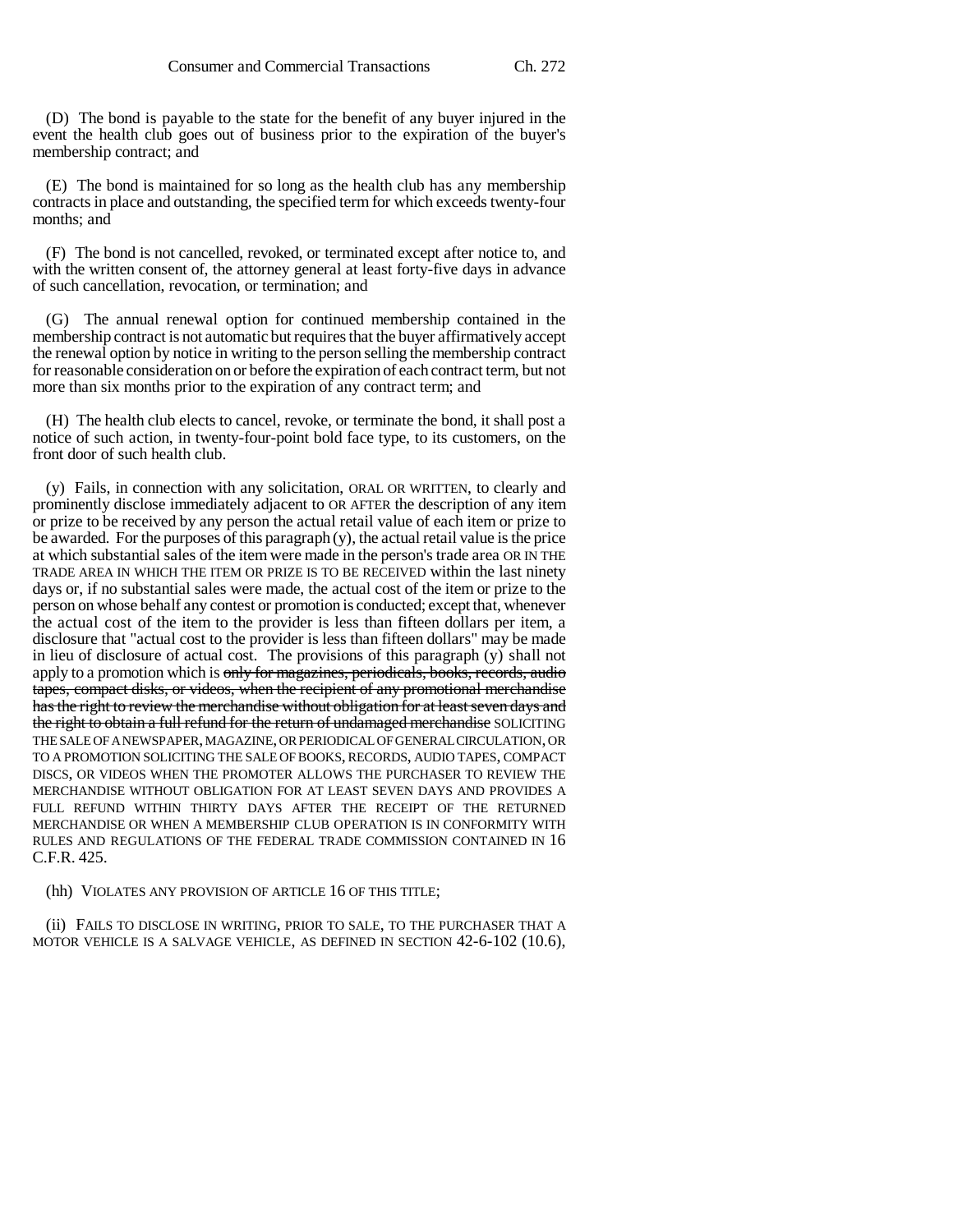Ch. 272 Consumer and Commercial Transactions

C.R.S., THAT A VEHICLE WAS REPURCHASED BY OR RETURNED TO THE MANUFACTURER FROM A PREVIOUS OWNER FOR INABILITY TO CONFORM THE MOTOR VEHICLE TO THE MANUFACTURER'S WARRANTY IN ACCORDANCE WITH ARTICLE 12 OF TITLE 42, C.R.S., OR WITH ANY OTHER STATE OR FEDERAL MOTOR VEHICLE WARRANTY LAW, OR KNOWINGLY FAILS TO DISCLOSE, IN WRITING, PRIOR TO SALE, TO THE PURCHASER THAT A MOTOR VEHICLE HAS SUSTAINED MATERIAL DAMAGE AT ANY ONE TIME FROM ANY ONE INCIDENT;

(jj) REPRESENTS TO ANY PERSON THAT SUCH PERSON HAS WON OR IS ELIGIBLE TO WIN ANY AWARD, PRIZE, OR THING OF VALUE AS THE RESULT OF A CONTEST, PROMOTION, SWEEPSTAKES, OR DRAWING, OR THAT SUCH PERSON WILL RECEIVE OR IS ELIGIBLE TO RECEIVE FREE GOODS, SERVICES, OR PROPERTY, UNLESS, AT THE TIME OF THE REPRESENTATION, THE PERSON HAS THE PRESENT ABILITY TO SUPPLY SUCH AWARD, PRIZE, OR THING OF VALUE;

(kk) VIOLATES ANY PROVISION OF ARTICLE 6 OF THIS TITLE;

(ll) KNOWINGLY MAKES A FALSE REPRESENTATION AS TO THE RESULTS OF A RADON TEST OR THE NEED FOR RADON MITIGATION.

**SECTION 2.** The introductory portion to  $6-1-105.5$  (2) and  $6-1-105.5$  (2) (e) (I) and (2) (i), Colorado Revised Statutes, 1992 Repl. Vol., are amended to read:

**6-1-105.5. Hearing aid dealers - deceptive trade practices.** (2) In addition to any other deceptive trade practices under section 6-1-105, a hearing aid dealer engages in a deceptive trade practice when he SUCH DEALER:

(e) Fails to provide a thirty-day rescission period with the following terms:

(I) The buyer shall have the right to cancel the purchase for any reason within BEFORE THE EXPIRATION OF the trial period after receiving the hearing aid by giving or mailing written notice of cancellation to the seller.

(i) Makes a false or misleading statement of fact concerning goods or services which would lead a reasonable person to conclude that the dealer intended to deter or prevent OR THE BUYER'S RIGHT TO CANCEL WITH THE INTENTION OR EFFECT OF DETERRING OR PREVENTING the buyer from exercising the buyer's right to cancel;

**SECTION 3.** 6-1-302 (1) (b) (I), Colorado Revised Statutes, 1992 Repl. Vol., as enacted by House Bill 93-1144, enacted at the First Regular Session of the Fifty-ninth General Assembly, is amended to read:

**6-1-302. Definitions.** As used in this part 3, unless the context otherwise requires:

(1) "Commercial telephone seller" or "seller" means a person who, in the course of such person's business, vocation, or occupation, on the person's own behalf or on behalf of another person, causes or attempts to cause a commercial telephone solicitation to be made; except that "commercial telephone seller" or "seller" does not include the following:

(b) (I) A person soliciting the sale of any newspaper, magazine, or other periodical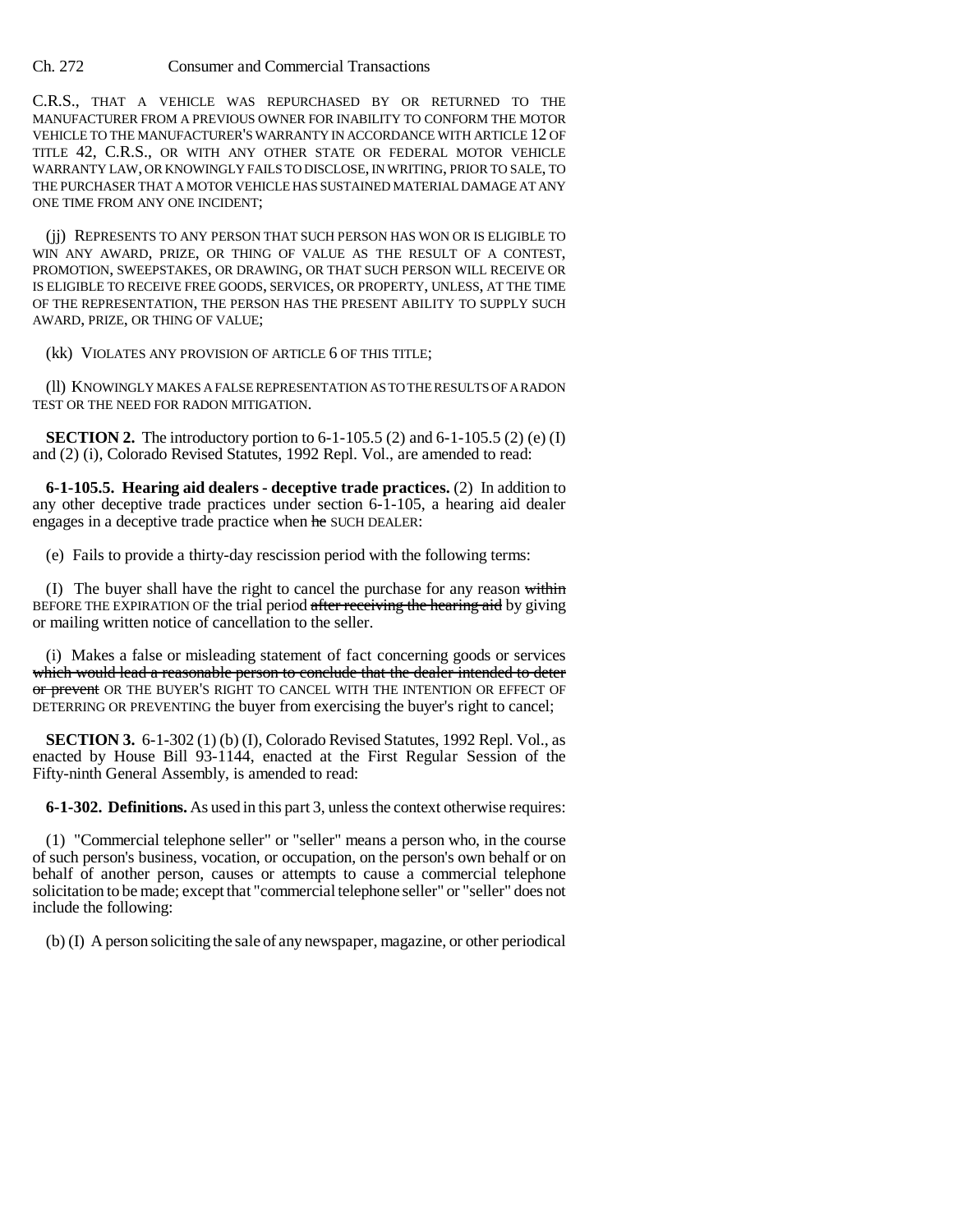if the solicitation is authorized in writing by or on behalf of the publisher and the sale may be canceled by the purchaser at any time without further obligation OF GENERAL CIRCULATION IF SUCH SALES CONSTITUTE A MAJORITY OF SUCH PERSON'S BUSINESS AND BUSINESS REVENUES; or

**SECTION 4.** 6-4-111 (1), Colorado Revised Statutes, 1992 Repl. Vol., is amended to read:

**6-4-111. Enforcement by the attorney general.** (1) The attorney general may bring a civil action on behalf of any governmental or public entity, with the written consent of such entity, to prevent and restrain violations of this article THE ATTORNEY GENERAL SHALL HAVE THE AUTHORITY TO INSTITUTE ACTIONS OR PROCEEDINGS TO PREVENT OR RESTRAIN VIOLATIONS OF THIS ARTICLE.

**SECTION 5.** 6-4-112 (1), Colorado Revised Statutes, 1992 Repl. Vol., is amended to read:

**6-4-112. Civil penalties.** (1) The attorney general may bring a civil action on behalf of the state to seek the imposition of a civil penalty for any violation of this article. The court, upon finding a violation of this article, shall impose a civil penalty to be paid to the general fund of the state in an amount not to exceed one hundred thousand dollars for each such violation; except that the election by the attorney general to seek a civil penalty shall preclude the attorney general from filing criminal charges against the person assessed a civil penalty based upon the same conduct or from pursuing an action against such person for damages pursuant to section 6-4-111  $(2)$   $(a)$  AND  $(3)$ .

**SECTION 6.** 6-6-101, Colorado Revised Statutes, 1992 Repl. Vol., is amended to read:

**6-6-101. Definitions.** As used in this article, unless the context otherwise requires:

(1) "Unsolicited goods" means contractual obligations or other tangible or intangible property OR SERVICES delivered to a person who has not ordered, solicited, or agreed to purchase them, but shall not include tangible or intangible goods OR SERVICES which are misdirected, misdelivered, or offered in good faith in substitution for goods solicited by the recipient.

**SECTION 7.** 6-6-103, Colorado Revised Statutes, 1992 Repl. Vol., is amended to read:

**6-6-103. Collections prohibited - penalty.** No sender of any unsolicited goods shall mail to any recipient of such unsolicited goods a bill for such unsolicited goods or any dunning communications. Violation of this section shall constitute a class 2 petty offense, and, upon conviction thereof, the violator shall be punished by a fine of not more than two hundred fifty dollars. VIOLATION OF THIS SECTION SHALL ALSO CONSTITUTE A DECEPTIVE TRADE PRACTICE IN VIOLATION OF THE "COLORADO CONSUMER PROTECTION ACT", ARTICLE 1 OF THIS TITLE, AND SHALL BE SUBJECT TO REMEDIES OR PENALTIES, OR BOTH, PURSUANT THERETO.

**SECTION 8.** 6-16-111, Colorado Revised Statutes, 1992 Repl. Vol., is amended